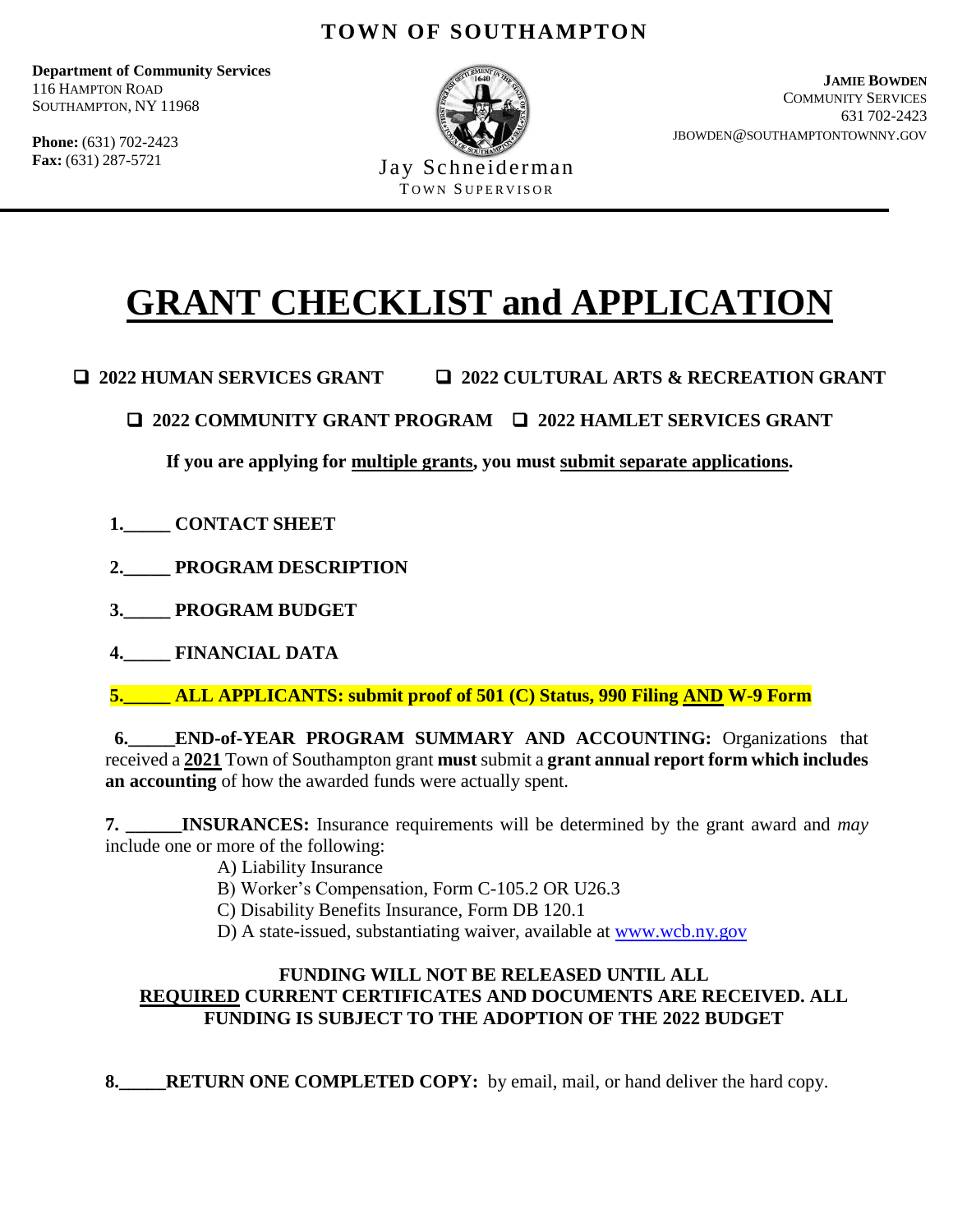## **CONTACT SHEET**

| TOTAL REQUESTED FROM TOWN: \$ |  |
|-------------------------------|--|

**If applicant is a corporation, the signatory hereby acknowledges that he/she executed this application in his/her capacity on behalf of the corporation and that he/she has full authority to bind the corporation to same.**

**\_\_\_\_\_\_\_\_\_\_\_\_\_\_\_\_\_\_\_\_\_\_\_\_\_\_\_\_\_\_\_\_\_\_\_\_\_\_\_\_\_\_\_\_\_\_\_\_\_\_\_\_\_\_\_\_\_\_\_\_\_\_\_\_\_\_\_\_\_\_\_\_\_\_**

**\_\_\_\_\_\_\_\_\_\_\_\_\_\_\_\_\_\_\_\_\_\_\_\_\_\_\_\_\_\_\_\_\_\_\_\_\_\_\_\_\_\_\_\_\_\_\_\_\_\_\_\_\_\_\_\_\_\_\_\_\_\_\_\_\_\_\_\_\_\_\_\_\_\_**

**DULY AUTHORIZED SIGNATURE DATE**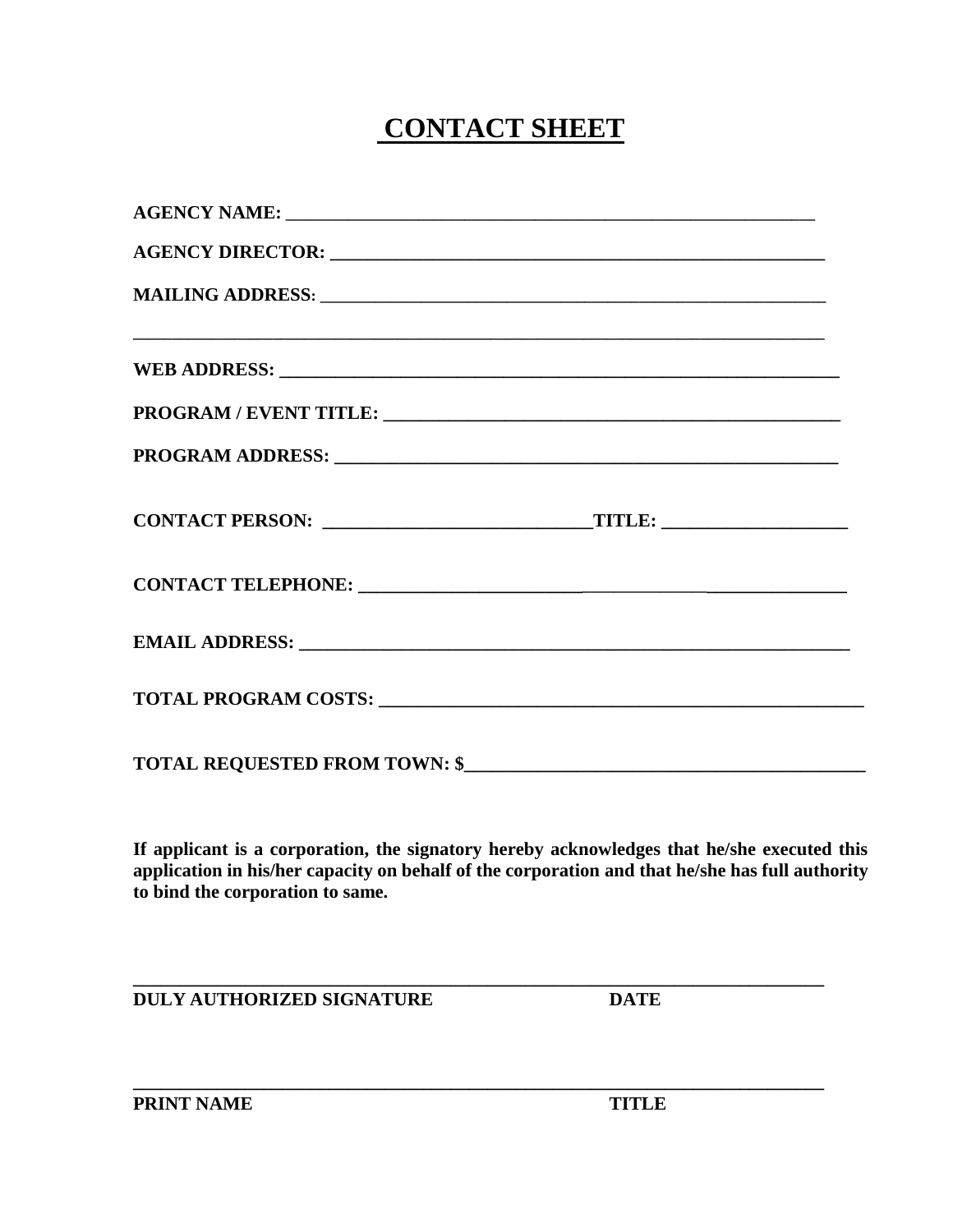## **PROGRAM DESCRIPTION**

**Organization Name:** \_\_\_\_\_\_\_\_\_\_\_\_\_\_\_\_\_\_\_\_\_\_\_\_\_\_\_\_\_\_\_\_\_\_\_\_\_\_\_\_\_\_\_\_\_\_\_\_\_\_\_\_\_\_\_

|    | Please answer the following questions. Feel free to attach additional pages.                                                                                                                                              |  |  |  |  |
|----|---------------------------------------------------------------------------------------------------------------------------------------------------------------------------------------------------------------------------|--|--|--|--|
|    |                                                                                                                                                                                                                           |  |  |  |  |
|    | 2. What makes your proposed program unique to Southampton Town? How will the requested<br>funding support a specific program or additional service that would otherwise not occur or<br>be available in Southampton Town? |  |  |  |  |
| 3. | What issue does this program address and how will the Town of Southampton benefit?                                                                                                                                        |  |  |  |  |
| 4. | What methods and/or activities will be used to achieve your program objectives?                                                                                                                                           |  |  |  |  |
|    | 5. What target population will this program serve? Do you have a waiting list?                                                                                                                                            |  |  |  |  |
|    |                                                                                                                                                                                                                           |  |  |  |  |
|    | 7. How will the program results be evaluated?                                                                                                                                                                             |  |  |  |  |
|    | 8. Where will the program be held?<br><u> 1980 - Johann Barbara, martxa alemaniar a</u>                                                                                                                                   |  |  |  |  |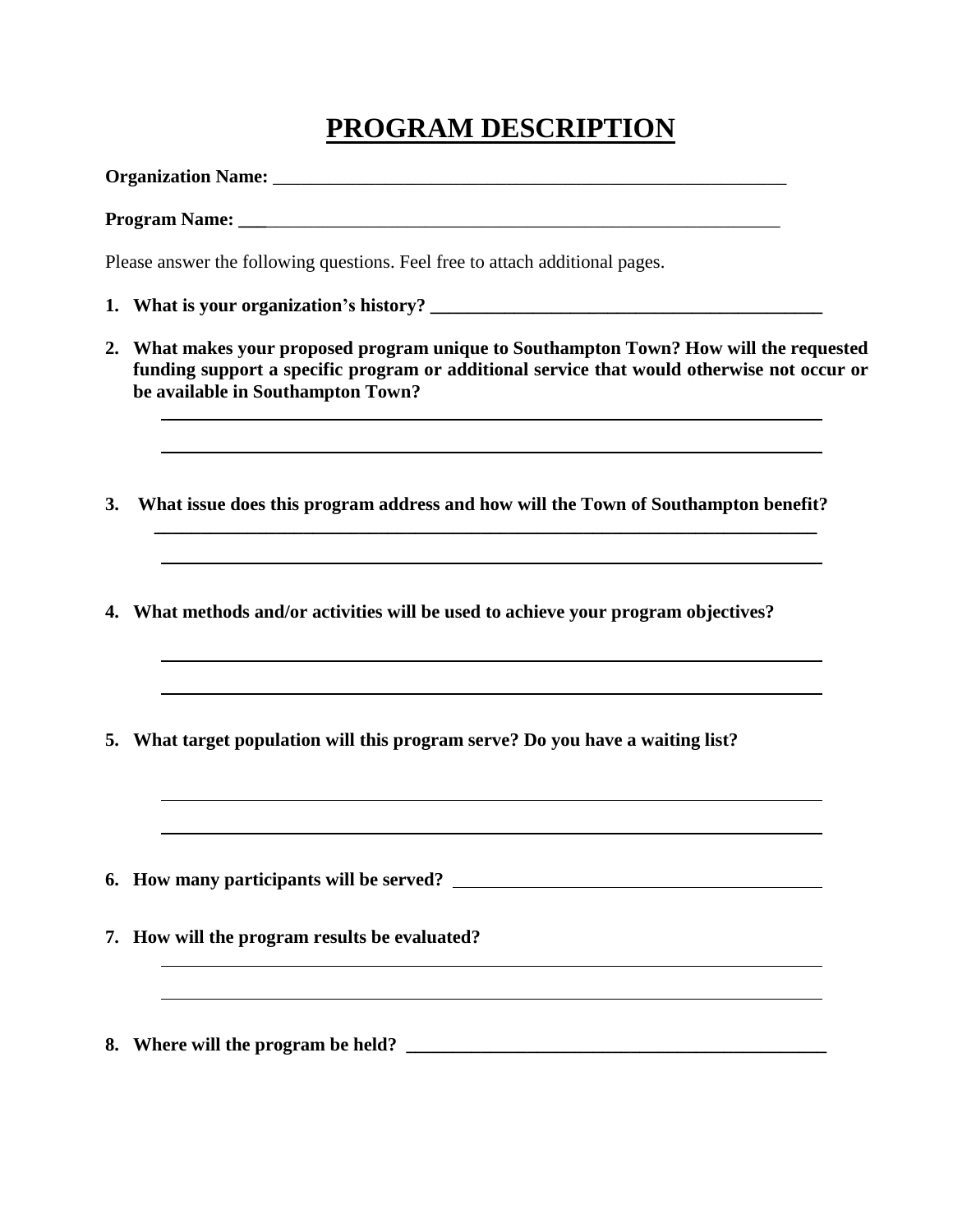| <b>Town residents?</b>                                                                                                                                                |
|-----------------------------------------------------------------------------------------------------------------------------------------------------------------------|
|                                                                                                                                                                       |
| 10. Describe your agency's service record and fee structure.                                                                                                          |
| 11. This grant is not automatically renewable. What provisions will be made if future funding<br>is not available?                                                    |
| 12. Do you have other funding sources? If "YES", please list those sources? If "NO" - how will<br>you fund the program if the Town does not award your total request? |
| 13. If the program budget exceeds the amount requested, explain how you will make up that<br>difference.                                                              |
|                                                                                                                                                                       |

**15. Are you in compliance with Title VI of the Civil Rights Act of 1964 prohibiting discrimination in hiring or employment opportunities? YES**  $\Box$  **NO** $\Box$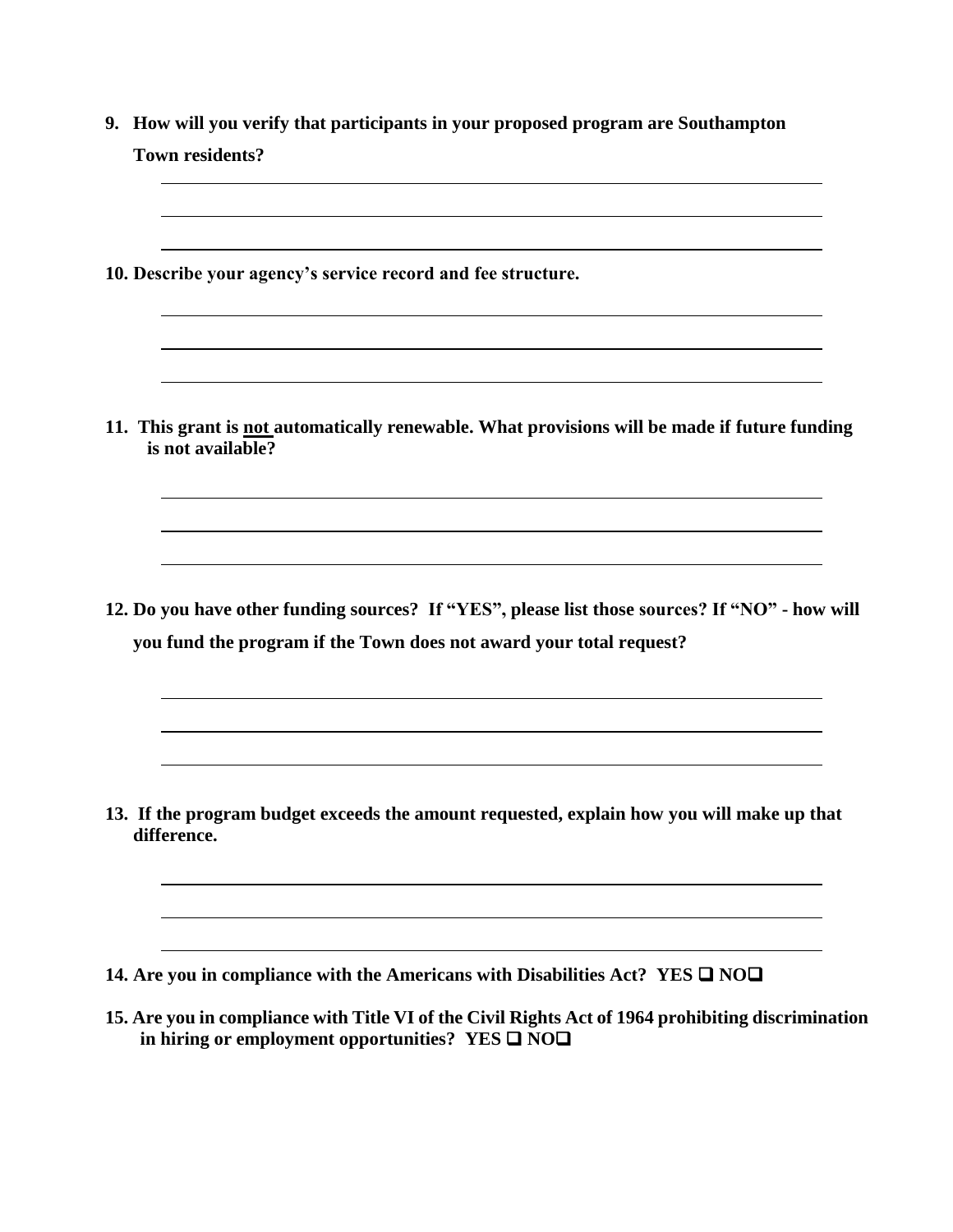## **PROGRAM BUDGET**

#### **I. If applicable, include personnel costs for proposed program:**

| <b>POSITION</b> | <b>DUTIES</b> | <b>ANNUAL PROJECT<br/>RATE SALARY</b> |
|-----------------|---------------|---------------------------------------|
|                 |               |                                       |
|                 |               |                                       |
|                 |               |                                       |
|                 |               |                                       |
|                 |               |                                       |

**Salary Total \$ \_\_\_\_\_\_\_\_\_\_\_\_\_**

**II. Employee Benefits ITEM PROPOSED EXPENDITURE**<br> **PROPOSED EXPENDITURE Health Insurance Workers Compensation Insurance \_\_\_\_\_\_\_\_\_\_\_\_\_\_\_\_\_\_\_\_\_\_\_\_\_\_ Unemployment Insurance \_\_\_\_\_\_\_\_\_\_\_\_\_\_\_\_\_\_\_\_\_\_\_\_\_\_ Other (Identify) \_\_\_\_\_\_\_\_\_\_\_\_\_\_\_\_\_\_\_\_\_\_\_\_\_\_ Other (Identify) \_\_\_\_\_\_\_\_\_\_\_\_\_\_\_\_\_\_\_\_\_\_\_\_\_\_**

**Benefits Total \$ \_\_\_\_\_\_\_\_\_**

#### **III. NON-PERSONNEL COSTS EXPENDITURES**

 **Non-personnel Total \$\_\_\_\_\_\_\_\_\_\_\_**

 **GRAND TOTAL: \$** \_\_\_\_\_\_\_\_\_\_\_\_\_\_